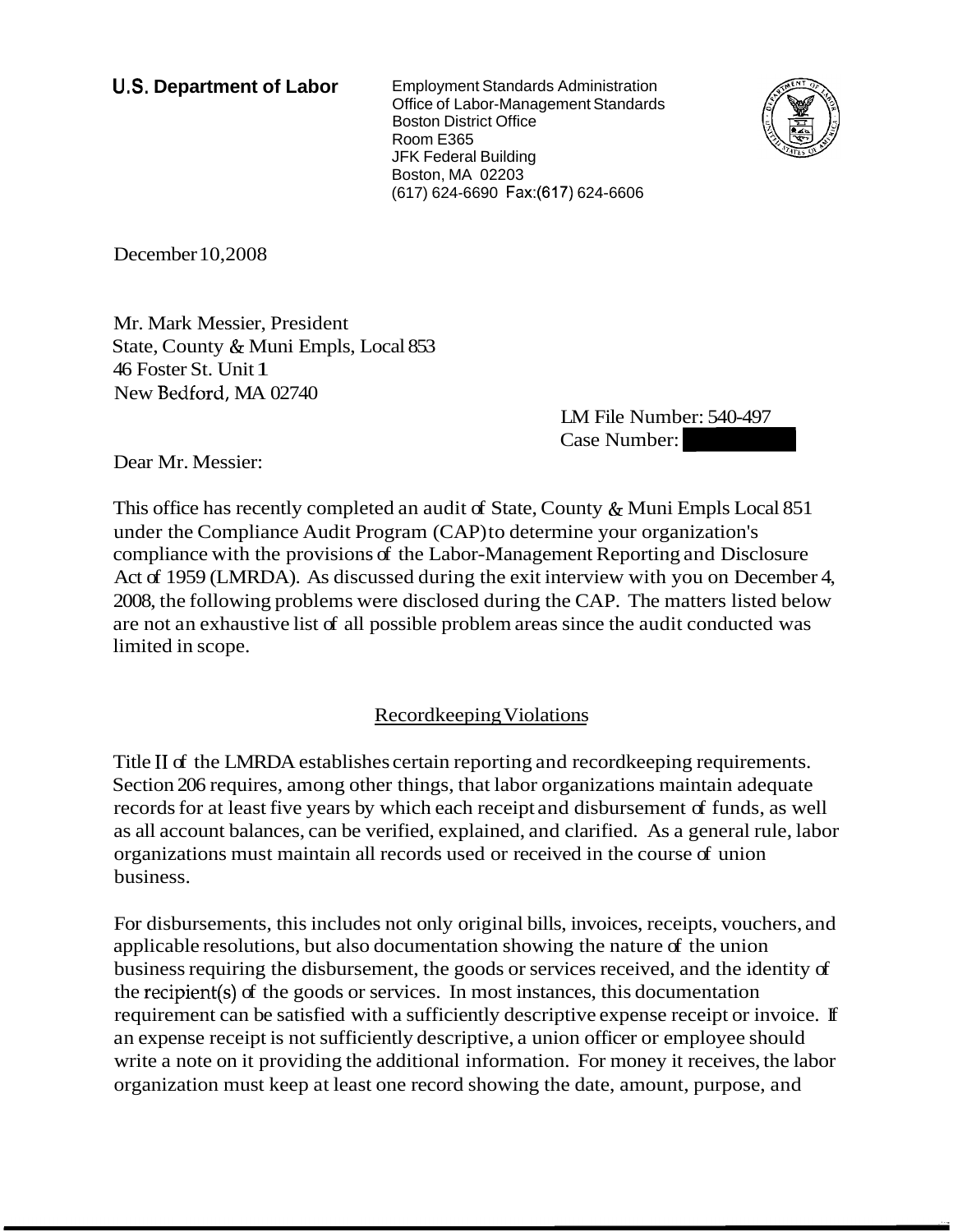Mr. Mark Messier December 10,2008 Page 2 of 3

source of that money. The labor organization must also retain bank records for all accounts.

The audit of State, County & Muni Empls Local 851's 2006 records revealed the following recordkeeping violations:

1. Expenses (General and Reimbursed)

Local 851 did not retain adequate documentation to identify the union purpose for expenses incurred by the union for rent, utilities, and arbitration. The local did not have receipts or invoices for approximately \$8,200 disbursed for rent and arbitration and at least \$482.12 paid to Sprint and Verizon for utilities. The local did not retain adequate documentation for reimbursed expenses incurred by the president and former treasurer totaling at least \$364.15.

As previously noted above, labor organizations must retain original receipts, bills, and vouchers for all disbursements. The president and treasurer (or corresponding principal officers) of your union, who are required to sign your union's LM report, are responsible for properly maintaining union records.

2. Failure to Record Receipts and Disbursements

Local 851 did not maintain a receipts or disbursements journal. Union receipts records must show the date of receipt. The date of receipt is required to verify, explain, or clarify amounts required to be reported in Statement B (Receipts and Disbursements) of the LM-3. The LM-3 instructions for Statement B state that the labor organization must record receipts when it actually receives money and disbursements when it actually pays out money. Failure to record the date money was received could result in the union reporting some receipts for a different year than when it actually received them.

Based on your assurance that Local 851 will retain adequate documentation in the future, OLMS will take no further enforcement action at this time regarding the above violations.